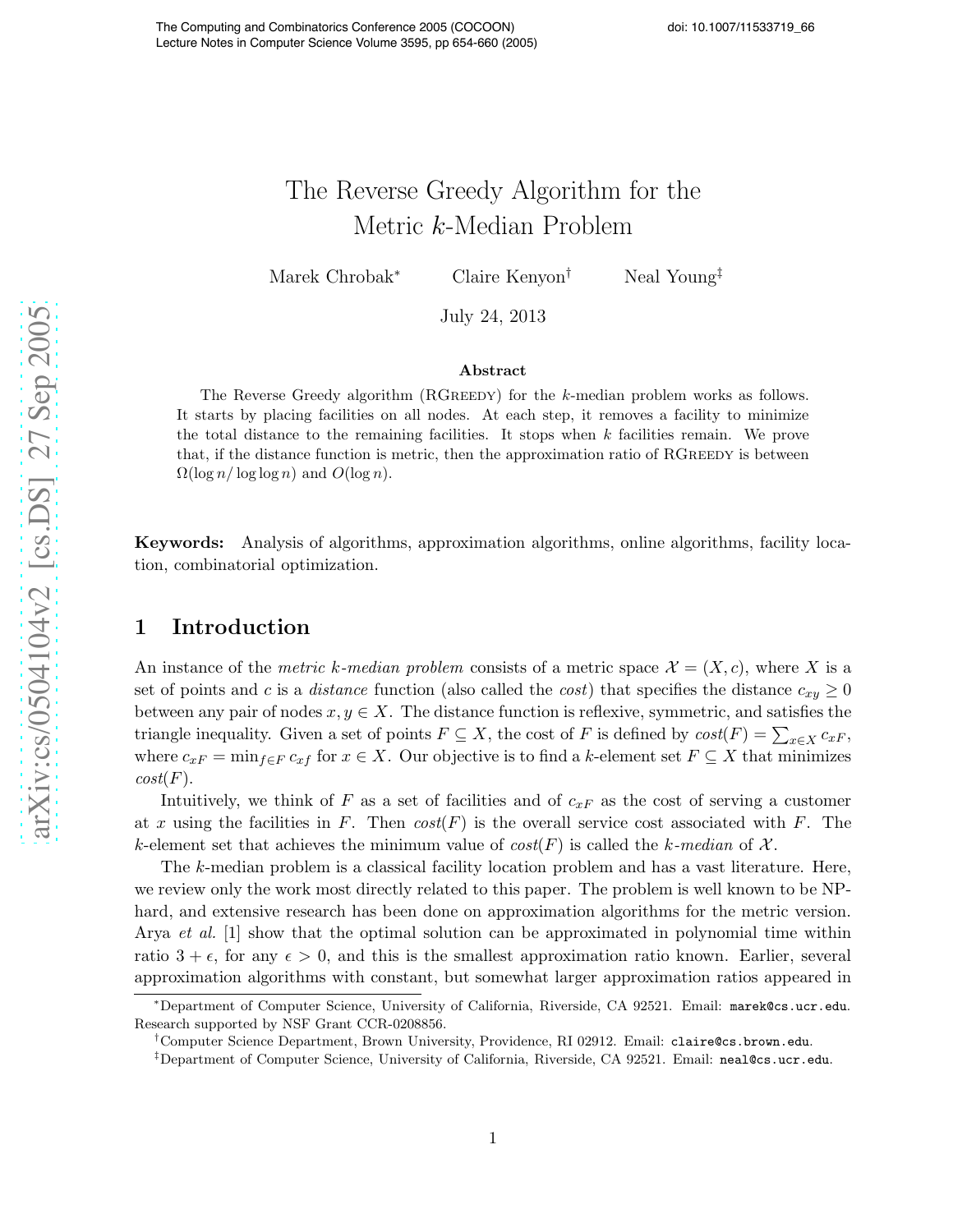the works by Charikar et al. [\[5\]](#page-7-1), Charikar and Guha [\[4\]](#page-7-2), and Jain and Vazirani [\[8\]](#page-7-3). Jain et al. [\[7\]](#page-7-4) show a lower bound of  $1 + 2/e$  on the approximation ratio for this problem (assuming P $\neq$ NP).

In the *oblivious* version of the k-median problem, first studied by Mettu and Plaxton [\[9\]](#page-7-5), the algorithm is not given  $k$  in advance. Instead, requests for additional facilities arrive over time. When a request arrives, a new facility must be added to the existing set. In other words, the algorithm computes a nested sequence of facility sets  $F_1 \subset F_2 \subset \cdots \subset F_n$ , where  $|F_k| = k$  for all k. This problem is called *online* median in [\[9\]](#page-7-5), *incremental* median in [\[10\]](#page-7-6), and the analog version for clustering is called oblivious clustering in [\[2,](#page-7-7) [3\]](#page-7-8). The algorithm presented by Mettu and Plaxton [\[9\]](#page-7-5) guarantees that  $cost(F_k)$  approximates the optimal k-median cost within a constant factor (independent of k.) They also show that in this oblivious setting no algorithm can achieve approximation ratio better than  $2 - \frac{2}{n-1}$ .

The naive approach to the median problem is to use the greedy algorithm: Start with  $F_0 = \emptyset$ , and at each step  $k = 1, \ldots, n$ , let  $F_k = F_{k-1} \cup \{f_k\}$ , where  $f_k \in X - F_{k-1}$  is chosen so that  $cost(F_k)$  is minimized. Clearly, this is an oblivious algorithm. It is not difficult to show, however, that its approximation ratio is  $\Omega(n)$ .

Reverse Greedy. Amos Fiat [\[6\]](#page-7-9) proposed the following alternative idea. Instead of starting with the empty set and adding facilities, start with all nodes being facilities and remove them one by one in a greedy fashion. More formally, Algorithm RGreedy works as follows: Initially, let  $R_n = X$ . At step  $k = n, n-1, \ldots, 2$ , let  $R_{k-1} = R_k - \{r_k\}$ , where  $r_k \in R_k$  is chosen so that  $cost(R_{k-1})$  is minimized. For the purpose of oblivious computation, the sequence of facilities could be precomputed and then produced in order  $(r_1, r_2, \ldots, r_n)$ .

Fiat  $[6]$  asked whether RGREEDY is an  $O(1)$ -approximation algorithm for the metric k-median problem. In this note we present a nearly tight analysis of RGREEDY by showing that its approximation ratio is between  $\Omega(\log n / \log \log n)$  and  $O(\log n)$ . Thus, although its ratio is not constant, RGREEDY performs much better than the forward greedy algorithm.

### <span id="page-1-1"></span>2 The Upper Bound

<span id="page-1-0"></span>One crucial step of the upper bound is captured by the following lemma.

**Lemma 2.1** Consider two subsets R and M of X. Denote by Q the set of facilities in R that serve M, that is, a minimal subset of R such that  $c_{\mu Q} = c_{\mu R}$  for all  $\mu \in M$ . Then for every  $x \in X$ we have  $c_{xQ} \leq 2c_{xM} + c_{xR}$ .

*Proof:* For any  $x \in X$ , choose  $r \in R$  and  $\mu \in M$  that serve x in R and M, respectively. In other words,  $c_{xR} = c_{xr}$  and  $c_{xM} = c_{x\mu}$ . We have  $c_{\mu r} \ge c_{\mu Q}$ , by the definition of Q. Thus  $c_{xQ} \leq c_{x\mu} + c_{\mu Q} \leq c_{x\mu} + c_{\mu r} \leq 2c_{x\mu} + c_{xr} = 2c_{x\mu} + c_{xR}$ .  $\Box$ 

Now, fix k and let M be the optimal k-median of  $\mathcal{X}$ . Consider a step j of RGREEDY (when we remove  $r_j$  from  $R_j$  to obtain  $R_{j-1}$ , for  $j>k$ . Denote by Q the set of facilities in  $R_j$  that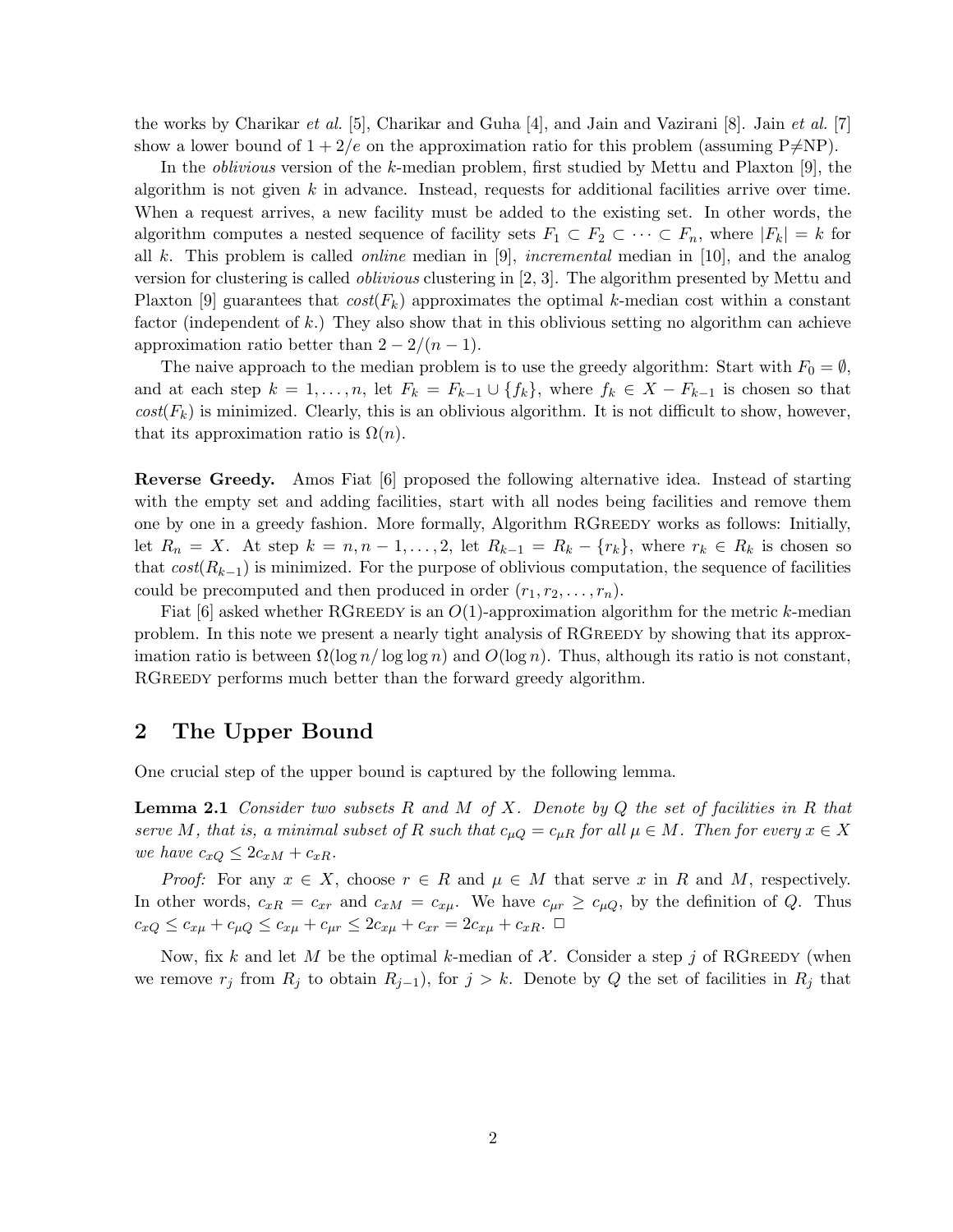<span id="page-2-0"></span>serve  $M$ . We estimate first the incremental cost in step  $j$ :

$$
cost(R_{j-1}) - cost(R_j) \leq \min_{r \in R_j \setminus Q} cost(R_j \setminus \{r\}) - cost(R_j) \tag{1}
$$

$$
\leq \frac{1}{|R_j \setminus Q|} \sum_{r \in R_j \setminus Q} [cost(R_j \setminus \{r\}) - cost(R_j)] \tag{2}
$$

$$
\leq \frac{1}{j-k} \sum_{r \in R_j \setminus Q} [cost(R_j \setminus \{r\}) - cost(R_j)] \tag{3}
$$

$$
\leq \frac{1}{j-k} [cost(Q) - cost(R_j)] \tag{4}
$$

$$
\leq \frac{2}{j-k} \operatorname{cost}(M). \tag{5}
$$

The first inequality follows from the definition of  $R_{j-1}$ , in the second one we estimate the minimum by the average, and the third one follows from  $|Q| \leq k$ . We now justify the two remaining inequalities.

Inequality [\(4\)](#page-2-0) is related to the the super-modularity property of the cost function. We need to prove that

$$
\sum_{r \in R \setminus Q} [cost(R \setminus \{r\}) - cost(R)] \le cost(Q) - cost(R),
$$

where  $R = R_j$ . To this end, we examine the contribution of each  $x \in X$  to both sides. The contribution of x to the right-hand side is exactly  $c_{xQ} - c_{xR}$ . On the left-hand side, the contribution of x is positive only if  $c_{xQ} > c_{xR}$  and, if this is so, then x contributes only to one term, namely the one for the  $r \in R \setminus Q$  that serves x in R (that is,  $c_{xr} = c_{xR}$ ). Further, this contribution cannot be greater than  $c_{xQ} - c_{xR}$  because  $Q \subseteq R \setminus \{r\}$ . (Note that we do not use here any special properties of Q and R. This inequality holds for any  $Q \subset R \subseteq X$ .)

Finally, to get [\(5\)](#page-2-0), we apply Lemma [2.1](#page-1-0) to the sets  $R = R_i$ , M, and Q, and sum over all  $x \in X$ .

We have thus proved that  $cost(R_{j-1}) - cost(R_j) \leq \frac{2}{j-k} cost(M)$ . Summing up over  $j =$  $n, n-1, \ldots, k+1$ , we obtain our upper bound.

**Theorem 2.2** The approximation ratio of Algorithm RGREEDY in metric spaces is at most  $2H_{n-k} = O(\log n)$ .

### <span id="page-2-1"></span>3 The Lower Bound

In this section we construct an *n*-point metric space X where, for  $k = 1$ , the ratio between the cost of the RGREEDY's facility set and the optimal cost is  $\Omega(\log n / \log \log n)$ . (For general k, a lower bound of  $\Omega(\log(n/k)/\log\log(n/k))$  follows easily, by simply taking k copies of X.)

To simplify presentation, we allow distances between different points in  $\mathcal X$  to be 0. These distances can be changed to some appropriately small  $\epsilon > 0$  without affecting the asymptotic ratio. Similarly, whenever convenient, we will break the ties in RGREEDY in our favor.

Let T be a graph that consists of a tree T with root  $\rho$  and a node  $\mu$  connected to all leaves of T. T itself consists of h levels numbered  $1, 2, \ldots, h$ , with the leaves at level 1 and the root  $\rho$  at level h. Each node at level  $j > 1$  has  $(j + 1)^3$  children in level  $j - 1$ .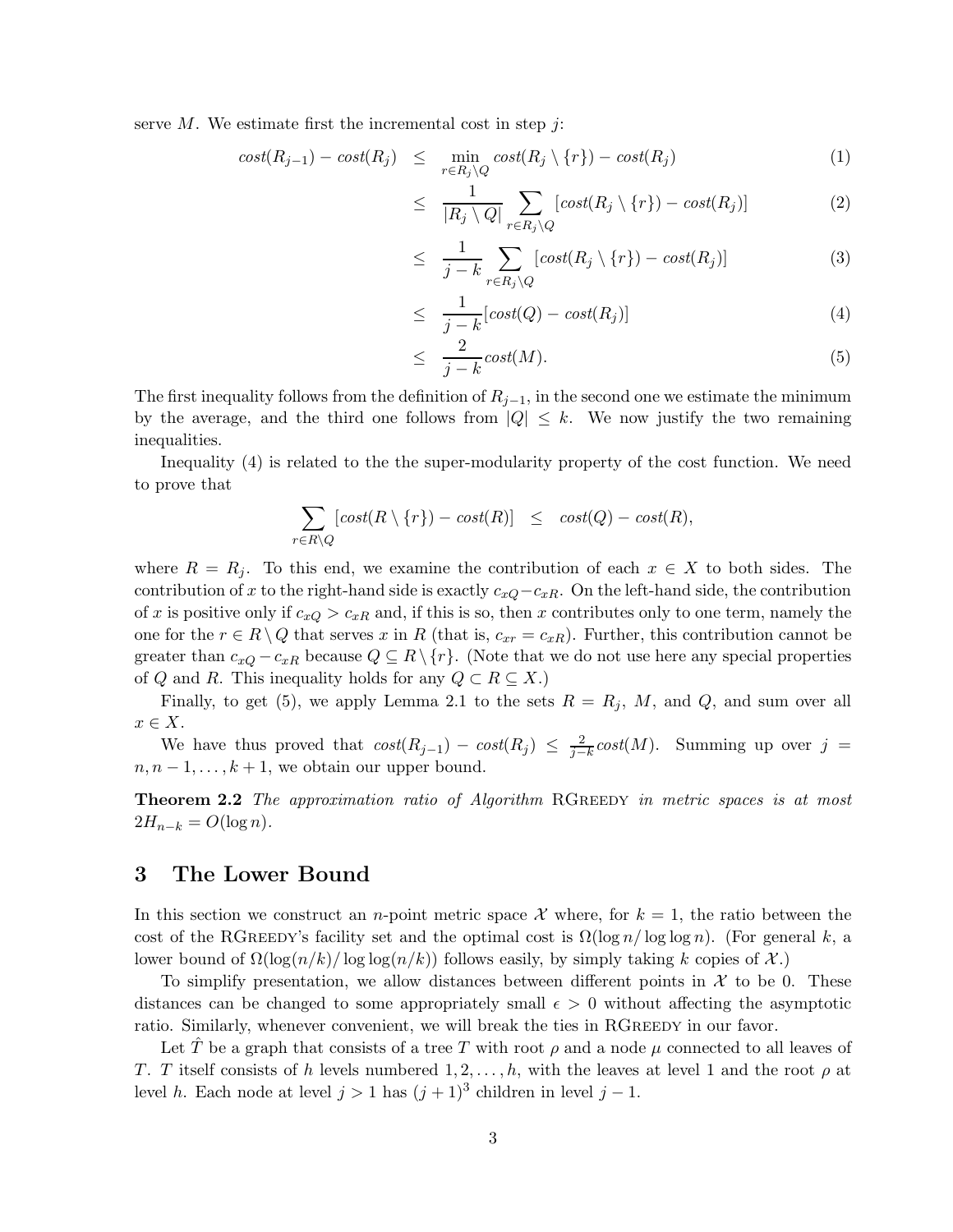To construct X, for each node x of T at level j we create a cluster of  $w_j = j!^3$  points (including x itself) at distance 0 from each other. Node  $\mu$  is a 1-point cluster. All other distances are defined by shortest-path lengths in  $T$ .

First, we show that, for  $k = 1$ , RGREEDY will end up with the facility at  $\rho$ . Indeed, RGREEDY will first remove all but one facility from each cluster. Without loss of generality, let those remaining facilities be located at the nodes of  $\hat{T}$ , and from now on we will think of  $w_j$  as the weight of each node in layer j. At the next step, we break ties so that RGREEDY will remove the facility from  $\mu$ .

We claim that in any subsequent step  $t$ , if j is the first layer that has a facility, then RGREEDY has a facility on each node of T in layers  $j + 1, \ldots, h$ . To prove it, we show that this invariant is preserved in one step. If a node  $x$  in layer  $j$  has a facility then, by the invariant, this facility serves all the nodes in the subtree  $T_x$  of T rooted at x, plus possibly  $\mu$  (if x has the last facility in layer j.) What facility will be removed by RGREEDY at this step? The cost of removing any facility from layers  $j + 1, \ldots, h$  is at least  $w_{j+1}$ . If we remove the facility from x, all the nodes served by  $x$  can switch to the parent of  $x$ , so the increase in cost is bounded by the total weight of  $T_x$  (possibly plus one, if x serves  $\mu$ .)  $T_x$  has  $(j + 1)!^3/(i + 1)!^3$  nodes in each layer  $i \leq j$ . So the total weight of  $T_x$  is

$$
w(T_x) = \sum_{i=1}^{j} w_i \cdot (j+1)!^3 / (i+1)!^3
$$
  
=  $(j+1)!^3 \sum_{i=1}^{j} (i+1)^{-3}$   
<  $(j+1)!^3$   
=  $w_{j+1}$ ,

where the inequality above follows from  $\sum_{i=1}^{j} (i+1)^{-3} \le \sum_{i=2}^{\infty} i^{-2} < 1$ . Thus removing x increases the cost by at most  $w(T_x)+1 \leq w_{j+1}$ , so RGREEDY will remove x or some other node from layer j in this step, as claimed. Therefore, overall, after  $n-1$  steps, RGREEDY will be left with the facility at  $\rho$ .

By the previous paragraph, the cardinality (total weight) of X is  $n = w(T) + 1 \leq (h + 1)!^3$ . so  $h = \Omega(\log n / \log \log n)$ . The optimal cost is

$$
cost(\mu) = \sum_{i=1}^{h} i \cdot w_i \cdot (h+1)!^3 / (i+1)!^3
$$
  
=  $(h+1)!^3 \sum_{i=1}^{h} i(i+1)^{-3}$   
<  $(h+1)!^3 \sum_{i=2}^{\infty} i^{-2}$   
<  $(h+1)!^3$ ,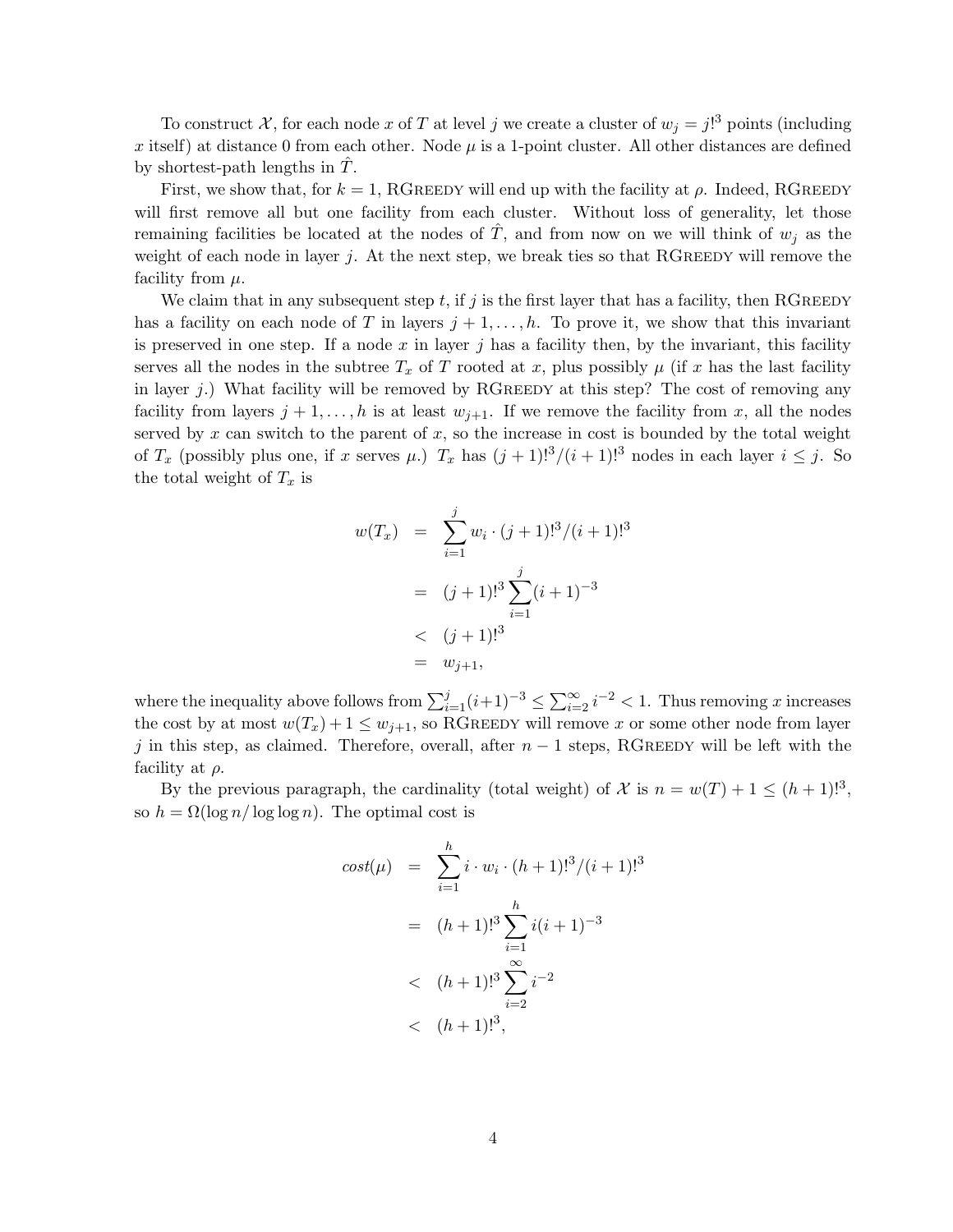while the cost of RGREEDY is

$$
cost(\rho) = \sum_{i=1}^{h} (h-i) \cdot w_i \cdot (h+1)!^3 / (i+1)!^3
$$
  
=  $(h+1)!^3 \sum_{i=1}^{h} (h-i)(i+1)^{-3}$   
 $\geq (h-1)(h+1)!^3 / 8,$ 

where in the last step we estimate the sum by the first term. Thus the ratio is  $\cos(t) / \cos(t) \ge$  $(h-1)/8 = \Omega(\log n / \log \log n).$ 

In the argument above we considered only the case  $k = 1$ . More generally, one might characterize the performance ratio of the algorithm as a function of both  $n$  and  $k$ . Any lower bound for  $k = 1$  implies a lower bound for larger k by simply taking k (widely separated) copies of the metric space. Therefore we obtain:

**Theorem 3.1** The approximation ratio of Algorithm RGREEDY in metric spaces is not better than  $\Omega(\log(n/k)/\log\log(n/k)).$ 

### 4 Technical Observations

We have shown an  $O(\log n)$  upper bound and an  $\Omega(\log n / \log \log n)$  lower bound on the approximation ratio of RGREEDY for  $k$ -medians in metric spaces. Next we make some observations about what it might take to improve our bounds. We focus on the case  $k = 1$ .

Comments on the upper bound. In the upper bound proof in Section [2](#page-1-1) we show that the incremental cost of RGREEDY when removing  $r_j$  from  $R_j$  to obtain  $R_{j-1}$  is at most  $2\cos\left(\frac{\mu}{j-1}\right)$ , where  $\mu$  denotes the optimal 1-median. The proof (inequalities [\(1\)](#page-2-0) through [\(5\)](#page-2-0)) doesn't use any information about the structure of  $R_i$ : it shows that for any set R of size j,

$$
\min_{r} \cos t(R \setminus \{r\}) - \cos t(R) \leq \frac{2\cos t(\mu)}{j-1}.
$$
 (6)

<span id="page-4-0"></span>Next we describe a set R of size j in a metric space for which this latter bound is tight. The metric space is defined by the following weighted graph:

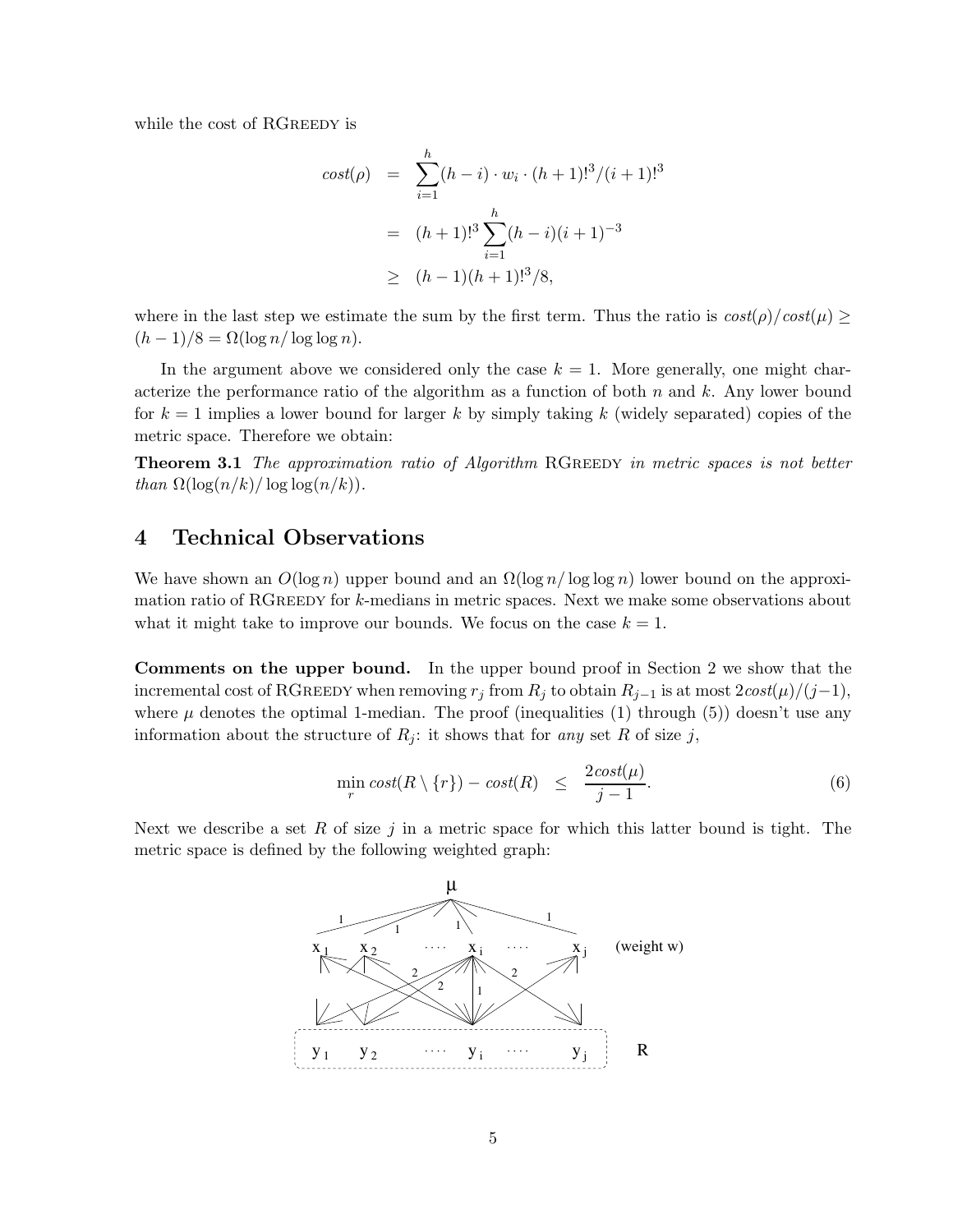The space has points  $\mu$ ,  $x_1, \ldots, x_j$ ,  $y_1, \ldots, y_j$ , where the points  $x_i$  have weights w, for some large integer w. (In other words, each  $x_i$  represents a cluster of w points at distance 0 from each other.) All other points have weight 1. Point  $\mu$  is connected to each  $x_i$  by an edge of length 1. Each  $x_i$ is connected to  $y_i$  by an edge of length 1, and to each  $y_l$ , for  $l \neq i$ , by an edge of length 2. The distances are measured along the edges of this graph.

For  $k = 1$ , the optimal cost is  $cost(\mu) = j(w + 2)$ . Now consider  $R = \{y_1, \ldots, y_j\}$ . Removing any  $y_i \in R$  increases the cost by  $w \approx cost(\mu)/j$ . Thus, for this example, inequality [\(6\)](#page-4-0) is tight, up to a constant factor of about 2.

Of course, RGREEDY would not produce the particular set R assumed above for  $R_i$ . Also, this example only shows a single iteration where the incremental cost matches the upper bound [\(6\)](#page-4-0). Nonetheless, the example demonstrates that to improve the upper bound it is necessary to consider some information about the structure of  $R_i$  (due to the previous steps of RGREEDY).

Comments on the lower bound. We can show that the lower-bound constructions similar to that in Section [3](#page-2-1) are unlikely to give any improvement, in a technical sense formalized in Lemma [4.1.](#page-5-0)

Fix a metric space  $\mathcal{X} = (X, c)$  with n points, where n is a large integer. Let  $\mu$  be the 1-median of X, and assume (by scaling) that its cost is  $cost(\mu) = n/2$ . Let B be the unit ball around  $\mu$ , that is, the set of points at distance at most 1 from  $\mu$ . Note that  $|B| \geq n/2$ .

For  $i \geq 0$ , define  $Z_i$  to be the points  $x \in X$  such that  $i - 1 < c_{x\mu} \leq i$ , and such that there is a time when x is used by RGREEDY as a facility for some point in B. Thus  $Z_0 = {\mu}$  and  $Z_0 \cup Z_1 = B$ . Also, for  $i \leq j$ , let  $Z_{i,j} = \bigcup_{l=i}^{j} Z_l$ .

Let h be the maximum index for which  $Z_h \neq \emptyset$ . Define  $t_j$  to be the time step when RGREEDY is about to remove the last facility from  $Z_{0,j}$ , and for  $j \geq 7$  let  $m_j$  be the number of points served by  $Z_j$  at time  $t_{j-6}$ . (The value of 6 is not critical; any constant  $C \geq 6$  will work, with some minor modifications.)

<span id="page-5-0"></span>**Lemma 4.1** Suppose that  $\sum_{i=10}^{h} im_i = O(n)$ . Then, for  $k = 1$ , the approximation ratio of RGREEDY is  $O(\log n / \log \log n)$ .

*Proof sketch:* We will show that  $h = O(\log n / \log \log n)$ . Since the facility computed by RGREEDY for  $k = 1$  is at distance at most h from  $\mu$ , this will imply the lemma, by the triangle inequality.

We first argue that  $Z_i = \emptyset$  cannot happen for more than four consecutive values of  $i < h$ . Indeed,  $Z_0, Z_1 \neq \emptyset$ . Assume, towards a contradiction, that  $Z_i \neq \emptyset$  and that  $Z_{i+1,i+4} = \emptyset$ . Then at step  $t_i$ , RGREEDY deletes the last facility  $f \in Z_{0,i}$ , its cost to serve  $\mu$  increases by at least 4 and its cost to serve B increases by more than  $2|B| \geq n$ . Let  $j>i+4$  be such that  $Z_j \neq \emptyset$ . By Lemma [2.1,](#page-1-0) deleting a facility  $f' \in Z_i$  at time  $t_i$  would increase the cost by at most  $2cost(\mu) \leq n$ , hence less than the cost of deleting f at time  $t_i$  – contradicting the definition of RGREEDY.

Now, consider any  $i \leq h-9$ . It is easy to see that over all steps  $t_i, t_i + 1, \ldots, t_{i+3}$ , RGREEDY's cost to serve B increases by at least  $|B| \ge n/2$ , while, by the triangle inequality, all facilities that serve B at steps  $t_{i+1}, t_{i+1}+1, \ldots, t_{i+3}$  are in  $Z_{i+1,i+5}$ . Thus, there exists a  $t \in [t_i, t_{i+3}]$  such that at step t, RGREEDY deletes a facility f and pays an incremental cost of at least  $\frac{n}{2}/(1+|Z_{i+1,i+5}|)$ .

Suppose  $Z_{i+9} \neq \emptyset$ . Since  $t \leq t_{i+3}$ , the facilities in  $Z_{i+9}$  serve at most  $m_j$  clients. Therefore, at step t, deleting all facilities in  $Z_{i+9}$  and serving their clients using a remaining facility from  $Z_{i,i+3}$ would have increased the cost by  $O(im_{i+9})$ , by the triangle inequality. So there exists a facility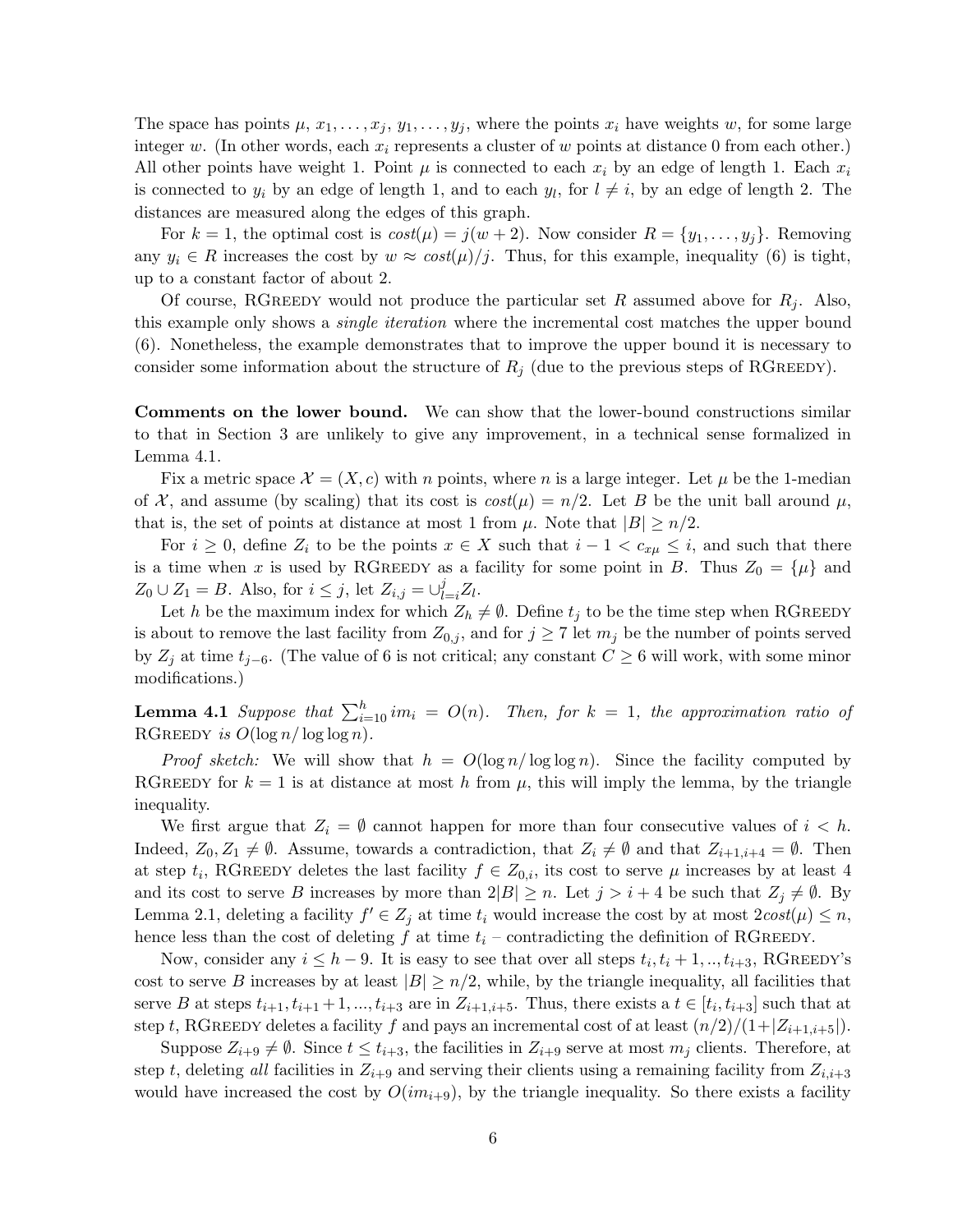f' in  $Z_{i+9}$  whose deletion at step t would have increased the cost by  $O(im_{i+9}/|Z_{i+9}|)$ . Since at time t RGREEDY prefers to delete f rather than  $f'$ , we have

$$
(n/2)/(1+|Z_{i+1,i+5}|) = O(im_{i+9}/|Z_{i+9}|).
$$

Rewriting and summing the above over i (including now those i for which  $Z_{i+9}$  is empty),

$$
\sum_{i=1}^{h-9} \frac{|Z_{i+9}|}{1+|Z_{i+1,i+5}|} = O\Big(\frac{1}{n}\sum_{i=1}^{h-9} im_{i+9}\Big) = O\Big(\frac{1}{n}\sum_{i=10}^{h} im_i\Big) \leq A,
$$
\n(7)

for some constant A.

The intuition is that for this sum to be bounded by a constant, the cardinalities  $|Z_i|$  must rapidly decrease (except for some small number of abnormalities) and h cannot be too large. To get a good estimate, let  $y_i = |Z_{8i+1,8i+8}|$ , for  $i = 1, ..., \lfloor h/8 \rfloor - 1$ . Then,

$$
\sum_{i=1}^{\lfloor h/8 \rfloor -2} \frac{y_{i+1}}{y_i + y_{i+1}} = \sum_{i=1}^{\lfloor h/8 \rfloor -2} \sum_{j=8i+1}^{8i+8} \frac{|Z_{j+8}|}{|Z_{8i+1,8i+16}|} \le \sum_{i=1}^{\lfloor h/8 \rfloor -2} \sum_{j=8i+1}^{8i+8} \frac{|Z_{j+8}|}{1 + |Z_{j,j+4}|} \le A,
$$

where the next-to-last inequality holds because  $1+|Z_{j,j+4}| \leq |Z_{8i+1,8i+16}|$  for all  $j = 8i+1, ..., 8i+1$ 12. (Here, again, we use the fact that at most four consecutive  $Z_l$ 's can be zero.)

Now let  $q_i = y_{i+1}/y_i$  for all  $i = 1, \ldots, \lfloor h/8 \rfloor - 2$ . We have  $\sum_{i=1}^{\lfloor h/8 \rfloor - 2} q_i/(1 + q_i) \leq A$ . Therefore  $q_i \leq 1$  for all except at most 2A i's. So there are m and  $g \geq (\lfloor h/8 \rfloor - 2)/(2A)$  such that  $q_i \leq 1$ for all  $i = m, ..., m + g - 1$ . For those i's we get

$$
\sum_{i=m}^{m+g-1} q_i \le 2 \cdot \sum_{i=m}^{m+g-1} \frac{q_i}{1+q_i} = 2 \cdot \sum_{i=m}^{m+g-1} \frac{y_{i+1}}{y_i + y_{i+1}} \le 2A.
$$

Let  $\sum_{i=m}^{m+g-1} q_i = B \le 2A$ . Then  $\prod_{i=m}^{m+g-1} q_i$  is maximized when all  $q_i$  are equal to  $B/g$ , and therefore

$$
\frac{1}{n} \le \frac{y_{m+g}}{y_m} = \prod_{i=m}^{m+g-1} q_i \le (B/g)^g.
$$

Thus  $(q/B)^g \leq n$ , and we obtain  $h = O(q) = O(\log n / \log \log n)$ , completing the proof.  $\Box$ 

Note that assumption of the lemma holds for the metric space used in Section [3.](#page-2-1) There, each set  $Z_i$ , for  $i = 1, ..., h$ , consists of the nodes in T at level i, and  $m_i = (h+1)!^3/(i+1)^3$  is the total weight of level *i* so, indeed,  $\sum_{i=1}^{h} im_i = O(h!)^3 = O(n)$ . The lemma suggests that in order to improve the lower bound, one would need to design an example where at every time  $t_i$ , the facilities serving nodes at distance at most i from  $\mu$  are distributed more or less uniformly across the remaining facilities.

Acknowledgments. We would like to thank Amos Fiat, Christoph Dürr, Jason Hartline, Anna Karlin, and John Noga for useful discussions.